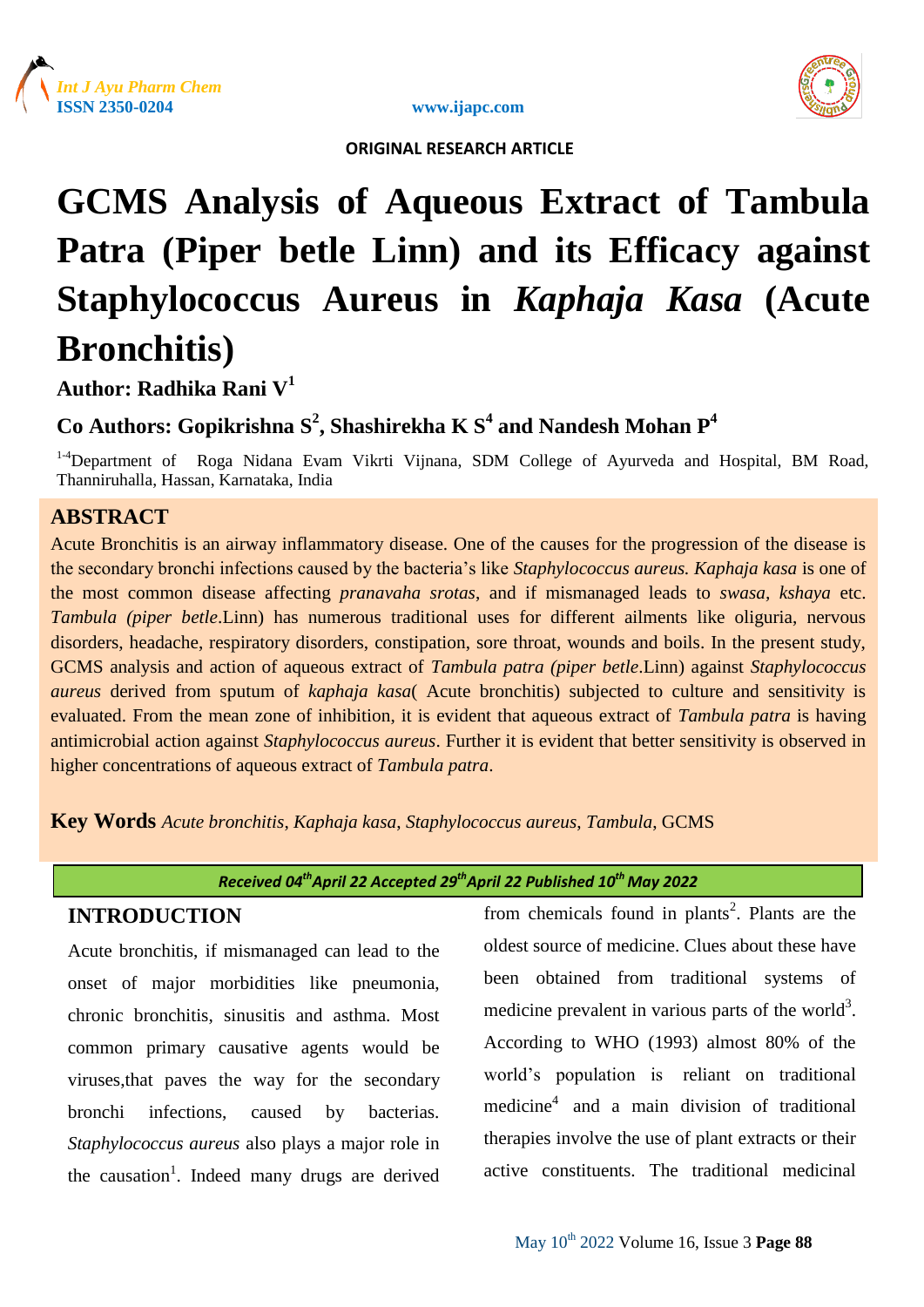



### **ORIGINAL RESEARCH ARTICLE**

methods, particularly the use of medicinal plants still play a crucial role to cover the fundamental health needs in developing countries.

 Therapeutic action is rendered on most of the plant drugs by their *krimighna* (anti microbial) property. Sensitivity test for existing Ayurveda drugs is important because it directs the use of these drugs within a narrow spectrum of activity, thus specific indication. Thereby preliminary evidence invitro study is generated scientifically, so that drug can be later used in patients as *upashaya*.

# **AIMS & OBJECTIVES**

GCMS analysis and sensitivity of aqueous extract of *Tambula patra (piper betle.*Linn*)* on *Staphylococcus aureus* from sputum of *kaphaja kasa*(Acute bronchitis) subjects.

# **MATERIALS AND METHODS**

Present study included 30 subjects between 18-60 years age, of either gender irrespective of caste and religion. Subjects presenting productive cough with thick,dense expectorate associated with two or more *kaphaja kasa lakshanas* like *bahalam kapham*(expectorate profuse sputum), *Sandram kapham*(viscid sputum), *Ghana kapham*(thick sputum), *Vaksha sampurna eva manyate*(feeling of chest filled with sputum), *Utklesha* (nausea), *Peenasa* (runny/stuffy nose), *Mukhena lipyamana*(stickiness in mouth) and *Sirasoola* (headache).

### **Inclusion crieteria**

- Patients between the age of 18 -60 years
- Patients fulfilling the diagnostic crieteria
- Patients having cough with expectoration within 3 weeks

### **Exclusion criteria**

- Diagnosed cases of tuberculosis
- *Sashonitha kapaha*(Reddish brown sputum)

• Organisms other than *Staphylococcus aureus*

# **RESEARCH DESIGN**

Observational experimental study

# **Methodology**

Plant collection and authentication was carried out. Cold maceration method<sup>5</sup> was used for preparing alcoholic extract of *Tambula patra* as it is very easy to perform, cost effective and simple without using any complex instruments but yields highly potent extract with many bio active principles. Fresh and clean *Tambula* leaves about 100 grams was weighed using a weighing balance.

Using a clean mortar and pestle, these leaves were crushed coarsely without adding water to facilitate easy release of active principles on addition of extracting solvent ethanol. Crushed *Tambula* leaves were added to 500ml distilled water in a 1000ml capacity conical flask. Further plugged tightly with cotton and then sealed with tape. The conical flask was shaken manually for 10-15minutes, once in every 2-3 hours as shown in table 1.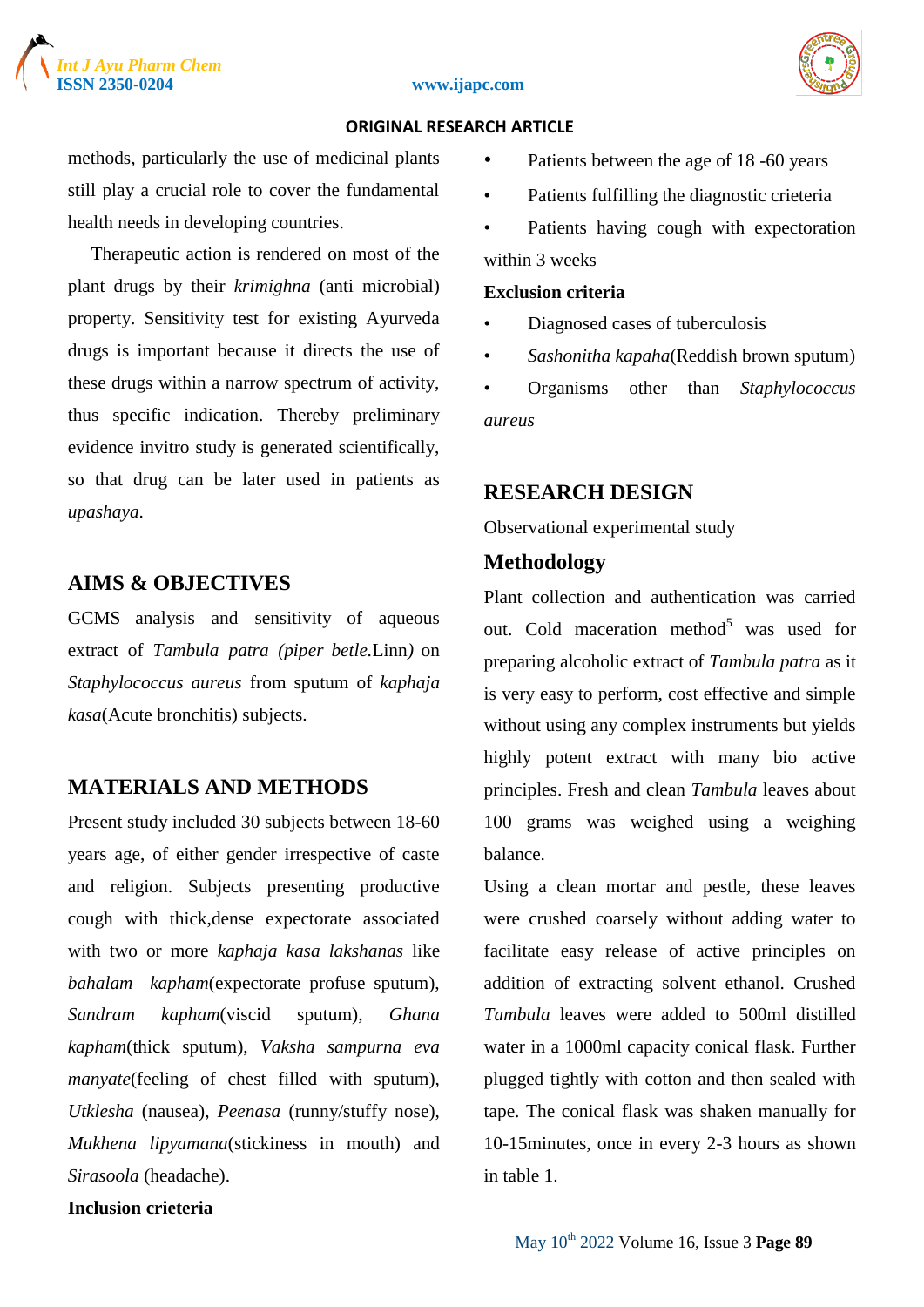



 **ORIGINAL RESEARCH ARTICLE**

| maceration process. |         |                 |  |  |  |  |  |  |  |
|---------------------|---------|-----------------|--|--|--|--|--|--|--|
| <b>Date</b>         | Time    | <b>Duration</b> |  |  |  |  |  |  |  |
|                     |         | (min)           |  |  |  |  |  |  |  |
| 19/12/20            | 02.00pm | 15              |  |  |  |  |  |  |  |
|                     | 05.00pm | 15              |  |  |  |  |  |  |  |
| 21/12/20            | 09.30am | 15              |  |  |  |  |  |  |  |
|                     | 12.30pm | 10              |  |  |  |  |  |  |  |
|                     | 03.30pm | 15              |  |  |  |  |  |  |  |
|                     | 05.30pm | 10              |  |  |  |  |  |  |  |
| 22/12/20            | 09.30am | 10              |  |  |  |  |  |  |  |
|                     | 12.00pm | 10              |  |  |  |  |  |  |  |
|                     | 02.00pm | 15              |  |  |  |  |  |  |  |
|                     | 05.00pm | 15              |  |  |  |  |  |  |  |
| 23/12/20            | 09.30am | 15              |  |  |  |  |  |  |  |
|                     | 12.00pm | 15              |  |  |  |  |  |  |  |
|                     | 02.30pm | 15              |  |  |  |  |  |  |  |
|                     | 05.00pm | 15              |  |  |  |  |  |  |  |
| 24/12/20            | 09.30am | 15              |  |  |  |  |  |  |  |
|                     | 12.30pm | 10              |  |  |  |  |  |  |  |
|                     | 03.30pm | 15              |  |  |  |  |  |  |  |
|                     | 05.30pm | 15              |  |  |  |  |  |  |  |
| 25/12/20            | 09.30am | 15              |  |  |  |  |  |  |  |
|                     | 12.30pm | 15              |  |  |  |  |  |  |  |
|                     | 03.30pm | 10              |  |  |  |  |  |  |  |
|                     | 05.30pm | 15              |  |  |  |  |  |  |  |

# **Table 1** Frequency and duration of shaking in cold

The procedure was repeated for 7 days. On the  $7<sup>th</sup>$  day 420ml of filtrate was obtained by filtering the content of conical flask. Further, 3.06g of aqueous extract of *Tambula patra* was obtained by keeping the filtrate over water bath in a petri dish at 60℃.

Early morning sputum sample was collected from kaphaja kasa subjects and streaking was done on Mc Conkey and blood agar plates. The plates were then kept for 24 hour culture in incubator at 37℃. Identification of bacteria was done by studying the colony morphology and microscopic examination by gram staining. Further coagulase test was done with each *Staphylococcus aureus*  culture to confirm the organism as coagulase positive. Different concentrations of aqueous extract of *Tambula patra* were prepared by dissolving 3g of aqueous extract in 6ml of distilled water that gave a stock solution carrying 3000µg/ml of drug concentration. From the stock solution different concentrations like 2000µg/ml, 1000µg/ml, 900µg/ml, 800µg/ml and 700µg/ml of the alcoholic extract were prepared.

Muller Hinton agar plates were uniformly swabbed with standard Mc Farland inoculums. Different drug concentrations were then subjected to anti bacterial sensitivity by well diffusion method. Six equidistant wells were made on the plates with the help of sterile cork baurer. 100µl each of different concentrations of aqueous extract were poured into labeled wells on different plates. All the plates were incubated at 37℃ for 24 hours. Further zone of inhibition was measured with a ruler in mm.

# **Assessment criteria**

Sensitivity of drug to a bacterium is assessed by a clear circular 'halo' (zone of inhibition) that appears around the well denoting the absence of organism. This indicates that, the particular drug is effective against that bacterium.

Present in vitro study revealed that susceptibility of *Staphylococcus aureus* against aqueous extract of *Tamula patra* is quite marked between 22- 20mm and is considered as sensitive, 18-16mm is moderately sensitive and 14-12mm as resistant.

# **RESULTS**

GCMS analysis of aqueous extract of *Tambula patra* revealed the presence of the following compounds as shown in table 2, possibly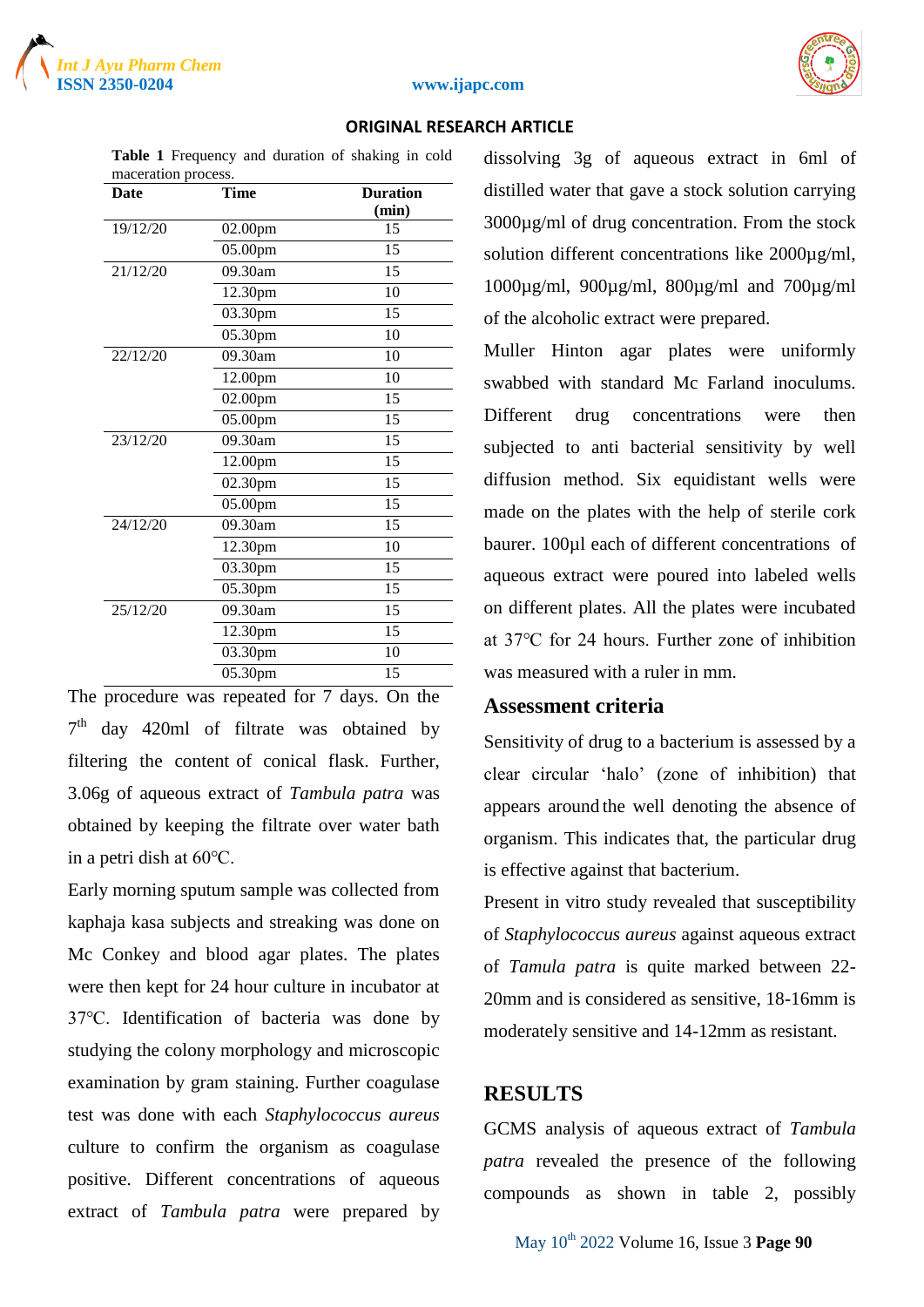



### **ORIGINAL RESEARCH ARTICLE**

| contributing to antimicrobial activity against |  |  |  |  |
|------------------------------------------------|--|--|--|--|
| Staphylococcus aureus found in Kaphaja kasa    |  |  |  |  |
| (Acute bronchitis).                            |  |  |  |  |

**Table 2** Compounds observed on GCMS analysis of *Tambula patra*

| <b>COMPOUND</b>        | AREA% |
|------------------------|-------|
| Pentanoic acid         | 1.44  |
| Cycloheptasiloxane     | 0.49  |
| Phenol                 | 1.75  |
| Dodecanoic acid        | 6.44  |
| Cyclo octasiloxane     | 0.46  |
| Methyl tetra decanoate | 3.29  |
| Cyclononasiloxane      | 0.34  |
| Tetradecanoid acid     | 2.40  |
| Pentacosane            | 0.33  |
| Cyclodecasiloxane      | 0.28  |
|                        |       |

The concentration of the compound observed in the extract is identified by the peaks observed in the graph as shown in table 3, figure 1.

**Table 3** Peaks observed in gas chromatography and mass spectrometry of aqueous extract of *Tambula patra*

| Peak                    | RT     | First | <b>Max</b> | Last        | Peak     | Corr. $%$  | $%$ of       |
|-------------------------|--------|-------|------------|-------------|----------|------------|--------------|
| number                  | Min    | Scan  | Scan       | <b>Scan</b> | Height   | <b>Max</b> | <b>Total</b> |
|                         | 17.545 | 1393  | 1466       | 1474        | 450213   | 5.72       | 1.437%       |
| $\overline{2}$          | 33.790 | 3371  | 3379       | 3394        | 1320838  | 1.97%      | 0.494%       |
| 3                       | 35.276 | 3543  | 3554       | 3571        | 3809250  | 6.95%      | 1.745%       |
| $\overline{\mathbf{4}}$ | 35.556 | 3572  | 3587       | 3598        | 5114969  | 11.34%     | 2.846%       |
| 5                       | 38.504 | 3812  | 3934       | 3973        | 1489719  | 25.66%     | 6.440%       |
| 6                       | 39.176 | 3997  | 4013       | 4026        | 666333   | 1.82%      | 0.457%       |
| 7                       | 44.831 | 4644  | 4678       | 4701        | 2898124  | 13.12%     | 3.294%       |
| 8                       | 47.390 | 4963  | 4980       | 4991        | 484474   | 1.35%      | 0.338%       |
| 9                       | 48.138 | 4991  | 5068       | 5083        | 912446   | 9.55%      | 2.397%       |
| 10                      | 51.881 | 5479  | 5508       | 5520        | 416877   | 1.31%      | 0.328%       |
| 11                      | 52.376 | 5548  | 5566       | 5574        | 559085   | 1.13%      | 0.284%       |
| 12                      | 52.736 | 5574  | 5609       | 5622        | 15678968 | 74.24%     | 18.634%      |
| 13                      | 54.335 | 5732  | 5797       | 5801        | 2749728  | 18.71%     | 4.695%       |
| 14                      | 54.584 | 5801  | 5826       | 5851        | 3761581  | 26.56%     | 6.666%       |
| 15                      | 55.131 | 5879  | 5891       | 5903        | 623037   | 1.11%      | 0.278%       |
| 16                      | 55.903 | 5950  | 5982       | 5991        | 544934   | 1.12%      | 0.280%       |
| 17                      | 56.593 | 6054  | 6063       | 6074        | 636757   | 1.34%      | 0.337%       |
| 18                      | 56.784 | 6074  | 6085       | 6092        | 2967718  | 6.09%      | 1.529%       |
| 19                      | 56.916 | 6092  | 6101       | 6114        | 2236754  | 4.23%      | 1.062%       |
| 20                      | 57.428 | 6144  | 6161       | 6172        | 7613685  | 17.36%     | 4.358%       |
| 21                      | 58.507 | 6189  | 6288       | 6310        | 6298535  | 100.00%    | 25.100%      |
| 22                      | 58.756 | 6310  | 6318       | 6322        | 3025488  | 9.28%      | 2.328%       |
| 23                      | 58.894 | 6322  | 6334       | 6344        | 4168505  | 18.76%     | 4.710%       |

Aqueous extract of *Tambula patra* had shown various zones of inhibition by agar well diffusion method against *Staphylococcus aureus* ranging from 26 mm to 2 mm against various concentrations (3000 µg/ml to700 µg/ml) as

shown in table 4. Maximum zone of inhibition (26 mm) was recorded for aqueous extract *of Tambula patra* at 3000µg/ml and minimum zone of inhibition (2 mm) was recorded at 2000  $\mu$ g/ml, 800 µg/ml and 700 µg/ml concentrations.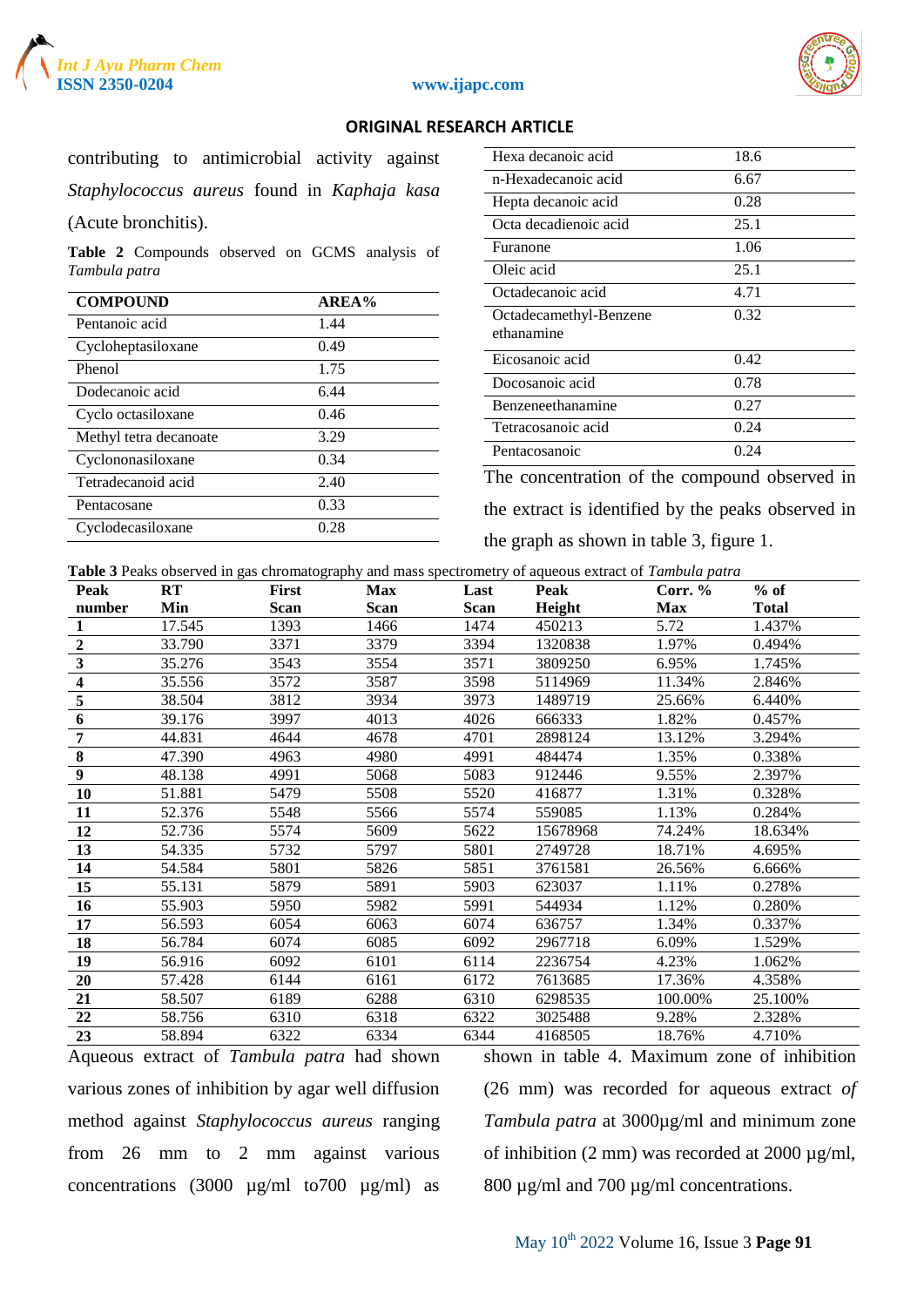







Figure 1 Peaks observed in gas chromatography

**Table 4** Distribution based on sensitivity of aqueous extract of different concentrations of *Tambula patra* against *Staphylococcus aureus*

| <b>Extract</b>               | ZOI in mm<br>against | $3000\mu\text{g/ml}$<br>$N=30$ |                          | $2000\mu g/ml$<br>$N=30$ |                          | $1000\mu\text{g/ml}$<br>$N=30$ |               | $900\mu g/ml$<br>$N=30$  |                          | $800\mu g/ml$<br>$N=30$  |                | $700\mu g/ml$<br>$N=30$  |                          |
|------------------------------|----------------------|--------------------------------|--------------------------|--------------------------|--------------------------|--------------------------------|---------------|--------------------------|--------------------------|--------------------------|----------------|--------------------------|--------------------------|
|                              | staph.aureus         | $\mathbf F$                    | $\frac{0}{0}$            | F                        | $\frac{6}{9}$            | F                              | $\frac{0}{0}$ | F                        | $\frac{0}{0}$            | $\mathbf F$              | $\frac{0}{0}$  | F                        | $\frac{0}{0}$            |
|                              | $\mathbf{0}$         | $\overline{\phantom{a}}$       | $\overline{\phantom{a}}$ |                          | $\overline{\phantom{a}}$ | 3                              | 10            | 2                        | 6.7                      | 9                        | 30             | 15                       | 50                       |
|                              | $\sqrt{2}$           | $\overline{\phantom{a}}$       | $\overline{\phantom{a}}$ |                          | 3.3                      | ۰                              |               |                          |                          | 3                        | 10             | 5                        | 16.7                     |
|                              | $\overline{4}$       | $\overline{2}$                 | 6.7                      |                          | ۰                        |                                |               |                          | $\overline{\phantom{a}}$ |                          | 3.3            | $\overline{\phantom{a}}$ | -                        |
|                              | $\sqrt{6}$           | $\overline{\phantom{a}}$       | $\overline{\phantom{a}}$ | 2                        | 6.7                      | 1                              | 3.3           | $\overline{\phantom{a}}$ | $\overline{\phantom{0}}$ | 5                        | 16.7           | 4                        | 13.3                     |
|                              | $\, 8$               |                                | 3.3                      |                          | -                        |                                |               |                          |                          |                          | ÷              | т.                       | 3.3                      |
|                              | 9                    | $\overline{\phantom{a}}$       | $\qquad \qquad -$        |                          | -                        | $\overline{a}$                 |               | -                        | ۰.                       | 1                        | 3.3            | -                        | $\overline{\phantom{a}}$ |
| <b>Aqueous</b><br>extract of | 10                   | $\overline{\phantom{a}}$       | $\overline{\phantom{a}}$ |                          | 3.3                      | 1                              | 3.3           | 9                        | 30                       | 2                        | 6.7            | 3                        | 10                       |
| tambula                      | 12                   | $\overline{\phantom{a}}$       | $\overline{\phantom{a}}$ |                          | ۰                        | ۳                              |               | 3                        | 10                       | 4                        | 13.3           | $\blacksquare$           | ۰                        |
| patra                        | 14                   |                                | 3.3                      |                          | -                        |                                |               | ۰                        |                          | 2                        | 6.7            | $\overline{\phantom{a}}$ | $\qquad \qquad$          |
|                              | 16                   |                                | 3.3                      |                          |                          | 9                              | 30            | $\overline{2}$           | 6.7                      | $\overline{2}$           | 6.7            | $\overline{\phantom{a}}$ | $\qquad \qquad$          |
|                              | 18                   | 3                              | 10                       | 9                        | 30                       | 8                              | 26.7          | 7                        | 23.3                     |                          | 3.3            | $\overline{2}$           | 6.7                      |
|                              | 19                   | $\overline{4}$                 | 13.3                     | 7                        | 23.3                     | 3                              | 10            | 5                        | 16.7                     | $\blacksquare$           | $\blacksquare$ | $\overline{\phantom{0}}$ | $\overline{\phantom{0}}$ |
|                              | $20\,$               | 10                             | 33.3                     | 8                        | 26.7                     | 3                              | 10            |                          | 3.3                      | ۰                        | ۰              | $\overline{\phantom{0}}$ | $\qquad \qquad$          |
|                              | 22                   | 6                              | 20                       |                          | 3.3                      | 2                              | 6.7           |                          | 3.3                      | $\overline{\phantom{a}}$ | ۰              | -                        | $\overline{\phantom{a}}$ |
|                              | $24\,$               |                                | 3.3                      |                          | 3.3                      | ۰                              | -             |                          |                          |                          | -              |                          | $\qquad \qquad$          |
|                              | 26                   |                                | 3.3                      |                          |                          |                                |               |                          |                          |                          |                |                          |                          |

\* ZOI = Zone of Inhibition

\* F = Frequency of samples showing sensitivity against alcoholic extract of *tambula patra*

 $*$  N = Total no. of samples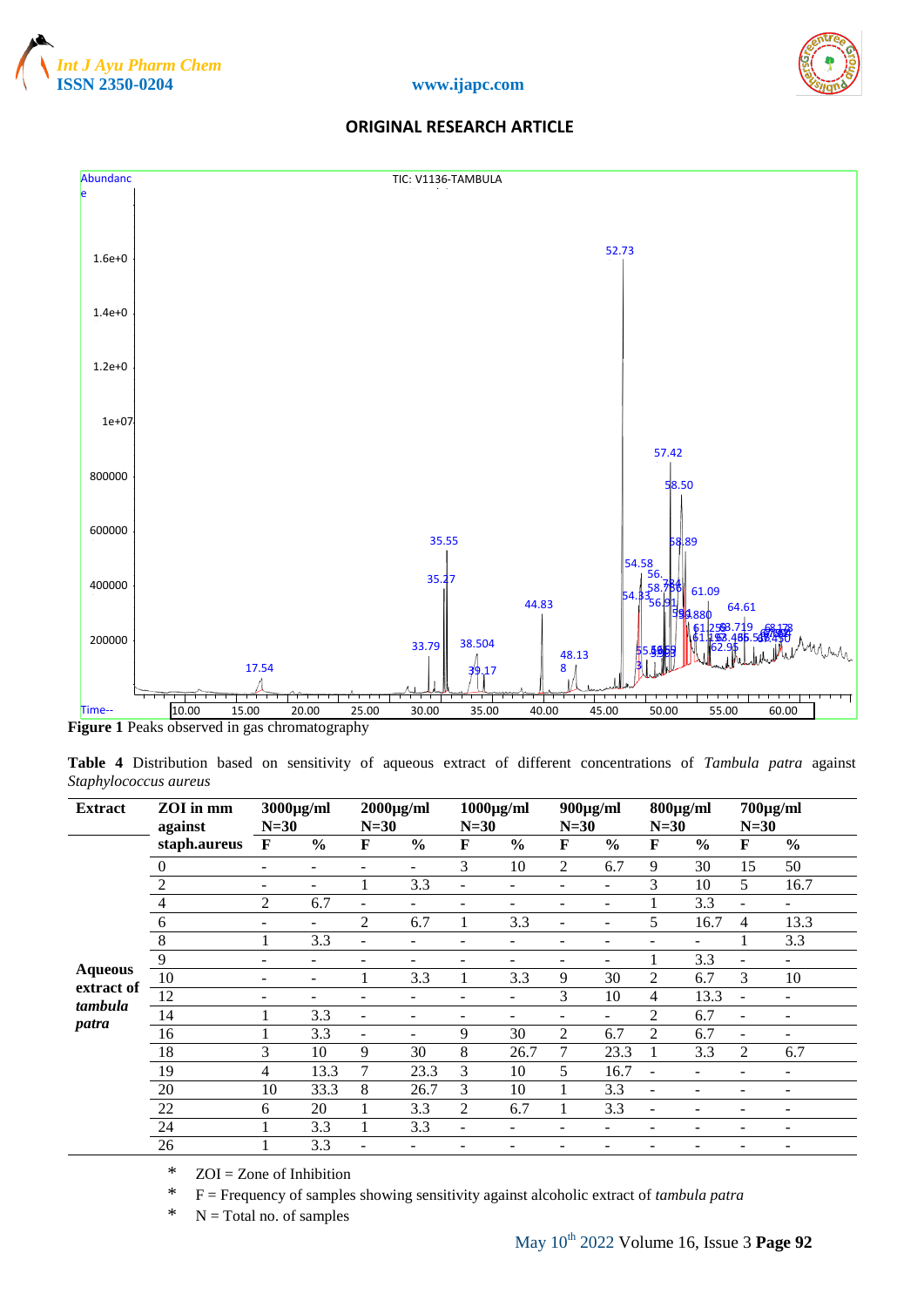



### **ORIGINAL RESEARCH ARTICLE**

The mean Zone of Inhibition of the aqueous extract of *Tambula patra*( *Piper betle* Linn) decreases on decreasing the concentration as shown in table 5.

**Table 5** Mean values of zone of inhibition at different concentrations of aqueous extract of *Tambula patra* against *Staphylococcus aureus*

| <b>Different concentrations</b><br>of aqueous extract of<br><b>Tambula patra</b> ( $\mu$ g/ml) | 3000  | 2000  | 1000 | 900   | 800  | 700  |
|------------------------------------------------------------------------------------------------|-------|-------|------|-------|------|------|
| <b>Total number of patients</b>                                                                | 30    | 30    | 30   | 30    | 30   | 30   |
| Mean (mm)                                                                                      | 18.60 | 17.50 | 5.50 | 14.03 | 6.50 | 3.60 |

Number of sensitive, moderately sensitive and resistant zones for different concentrations of aqueous extract obtained is shown in table 6.

**Table 6** Sensitivity test for aqueous extract of different concentrations of *Tambula patra*

| <b>Concentrations</b> | $3000 \mu g/ml$ |   |  | $2000 \mu g/ml$ |          | $1000 \mu g/ml$ |  | 900 µg/ml |  | $800 \mu g/ml$ |       |    | $700 \mu g/ml$ |   |  |  |     |  |
|-----------------------|-----------------|---|--|-----------------|----------|-----------------|--|-----------|--|----------------|-------|----|----------------|---|--|--|-----|--|
|                       |                 | M |  | R S             | M        |                 |  | R S M     |  |                | RSM R |    |                | M |  |  | - M |  |
| No. of samples        |                 |   |  | 4 17            | $\bf{Q}$ |                 |  | 4 8 17    |  |                | 579   | 14 | . 0            |   |  |  |     |  |

S – Sensitive, M- Moderately sensitive, R- Resistant **DISCUSSION**

In the present study, 59 subjects with *kaphaja kasa*( acute bronchitis) were screened. Among them 30 subjects fulfilled the diagnostic and inclusion criteria and remaining 29 subjects were excluded. Among the excluded, 5 were not in inclusion age group ,5 having cough with expectoration more than 3 weeks,4 with *sashonitha kapham*,13 excluded ,were the organism was other than *staphylococcus aureus* on culture ,2 were coagulase negative *Staphylococcus*.

*Tambula* is classically categorized under *amraadi varga* and is said to possess *kaphakasa hara* <sup>6</sup> effect according to *raja nighantu*. At the same time, *priya Nighantu* mentioned the drug under *pippalyadi varga* and possess the *janthujith karma<sup>7</sup>* . *Tambula* possess *katu, tikta, kasaya rasa, tikshna, ushna, kshara guna, ushna veerya* and is *kapha vata shamaka* and has *deepana, pachana<sup>8</sup>* and *janthujith karma*.

Active phytochemical compounds in *Tambula patra* extract disturbs the different mechanisms of *Staphylococcus aureus* by changing the surface tension of extracellular medium of organism cell, complexing with extracellular and soluble proteins  $etc<sup>9</sup>$ . In higher concentration of the extract, the drug content is more, hence showing noticeable zone of inhibition .On diluting the concentrations, the active components completely dissolve in the solution. So the drug is unable to render the antibacterial action even though it reaches the cell membrane of the organism. Even though the drug has active phytochemical constituents, the variation in susceptibility of the organism can also be attributed to its intrinsic properties, cytological properties and cell wall permeability $^{10}$ .

In the present study GCMS analysis of the aqueous extract was done. Gas Chromatography and Mass Spectrometry is a modified technique useful to analyse and to separate the volatile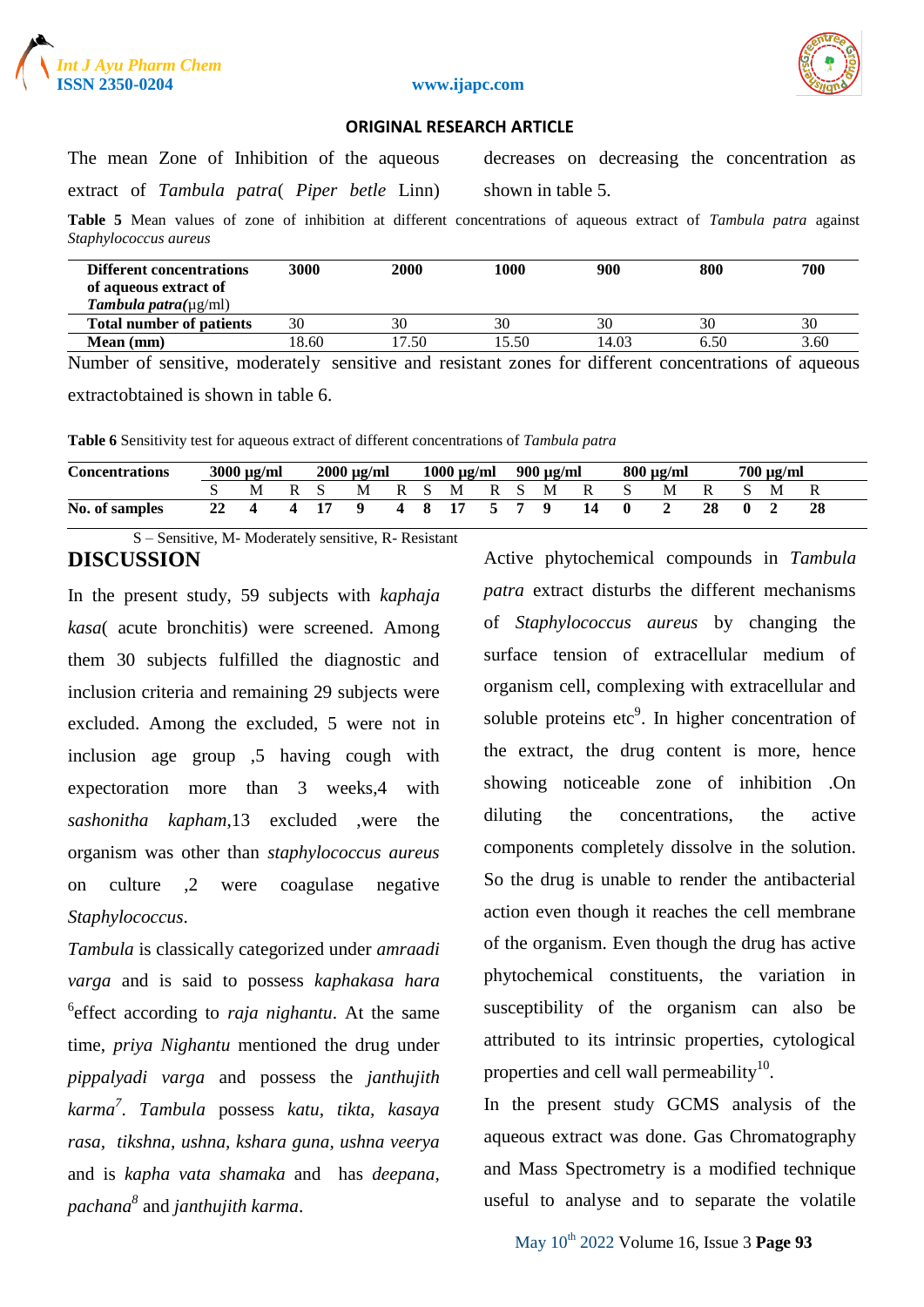





compounds from an organic or inorganic substance $^{11}$ . So to know the concentration of different components and the number of peaks present in the *Tambula patra*, this study was conducted. The report of GCMS study of *Tambula patra* conveyed that there were 23 multiple volatile compounds observed out of which octadecadienoic acid and oleic acid were the compounds which covered maximum area of the graph depicting the highest concentration in the *Tambula patra* sample. It was followed by the abundance of hexadecanoic acid, pentadecanoic acid, dodecanoic acid, phenol and pentanoic acid. All these compounds have proven antimicrobial activities and which can be assumed as the components that are involved in the antimicrobial action of the extract.

# **CONCLUSION**

From the zone of inhibition found in this study it is clear that aqueous extract of *Tambula patra* is having antimicrobial action against *Staphylococcus aureus* from *kaphaja kasa*( Acute bronchitis). Further it is evident that better sensitivity is observed with higher concentrations of aqueous extract of *Tambula patra.*